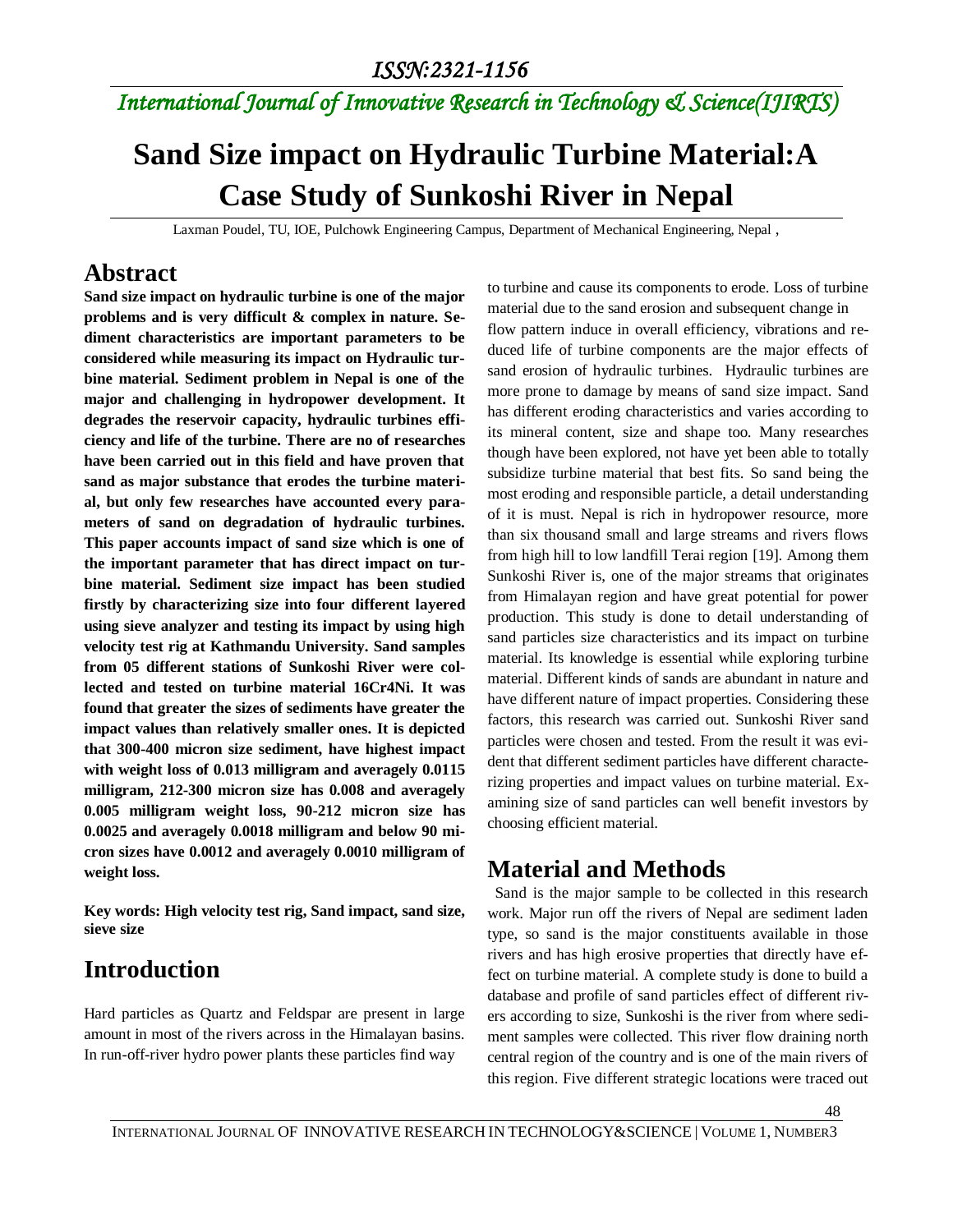#### *ISSN:2321-1156*

# *International Journal of Innovative Research in Technology & Science(IJIRTS)*

along the river sections and sediments were sampled from the stations. Two hydro projects are running from this river. Different strategic locations of river have been selected according to tributaries joining point, human interference zone and channels from where water is used for drinking and irrigation purpose and from intake, settling basin, reservoir and downstream of build hydropower plant. Samples of Sand particles collected were used to identify the sand erosion impact on turbine materials on the basis of size, this study will help investor, researchers, engineers, geologists to know the impact of sediment of this river. This study helps to make a rational decision for policy makers to identify the places for different sustainable development activities like building hydropower plant, irrigation, drinking water, waste water treatment area etc. and can identify the socioeconomic activities of the people near by the stations, upstream and downstream of the river. Sampling of sediments

(5kg) of sand from each 05 different locations was sieved to categorize the particles into 4 different sizes. The sieve analyzer was vibrated for 10 minutes to separate each sample size, in their respective sieve plate. Among these different sieve categories, particle of of sizes 90 to 425 microns are more prone to cause effect on turbine material. Other big particles were filtered to enter into turbine section. The study was done on those 4 different sieve categories only. Table 1 below shows different size categories of sieve analyzer.

Table 1. Sieve analyzer size

| Sieve No              |         |            |           |
|-----------------------|---------|------------|-----------|
| $Size(\mu m)$ 300-425 | 212-300 | $90 - 212$ | $\leq 90$ |

These different sieve sizes from 05 different sections of Sunkoshi River were then tested. To find out the impact of different sediment sizes, a high velocity test rig was utilized. It determines the sand erosion rate of particles by impinging the water mixed with sand samples. It consists of a nozzle that strikes on turbine material in a fixed and varying velocity. A hooper is fabricated in between the nozzle and valve from where sand samples are drawn and mixed with water that strikes the test material. The flow condition, sand size and time were recorded. The schematic diagram (Figure 1) below represents the test rig. The circuit has 5.5 kW mono block centrifugal pumps with 45 m head, 6 litre/sec dis-

was done by collecting sand from river banks, bed and mid section of river. This river is one that flows draining the west central region of the country. Five different strategic locations along the river path of Sunkoshi River were chosen for sand sampling. This river sediment is utilized to find out the erosion impact on turbine test specimen and its erosion rate is determined to understand the sand erosion of this river. Sand was sampled from 05 different strategic locations from the tip of origin to the end of Sunkoshi River, considering human interference zone, tributaries joining points and industries. Samples from river bed, bank and fluvial were collected by using different sampling equipment. From each location 10kg of samples were collected and brought to the lab oratory at Kathmandu University. One of the most important parameters is the sand size, which has great impact on turbine material. To distinguish particle size, four-layered sieve analyzer was used. Five kilogram

charge rate with 5.1 kg/cm<sup>2</sup> pressure Valves were used to control the flow of water and sand particles. The sand was weighed and filled into 1.5 m height hopper 100mm ahead of a nozzle. Once the pump was started and the water circulated through the nozzle, the valve of sand hopper was opened. The water created turbulences inside the hopper and sand fell down in the horizontal pipe because of gravity. The increased velocity of water helps the sand particles to flow continuously through the nozzle. The test was continued until all the sand particles passed through the nozzle. For one test 1.5 kg of sand were used which it took about 20 min to pass all the sand particles from the nozzle.



Fig 1: Schematic High Velocity test rig for sand erosion

SAND SIZE IMPACT ON HYDRAULIC TURBINE MATERIAL: A CASE STUDY OF SUNKOSHI RIVER IN NEPAL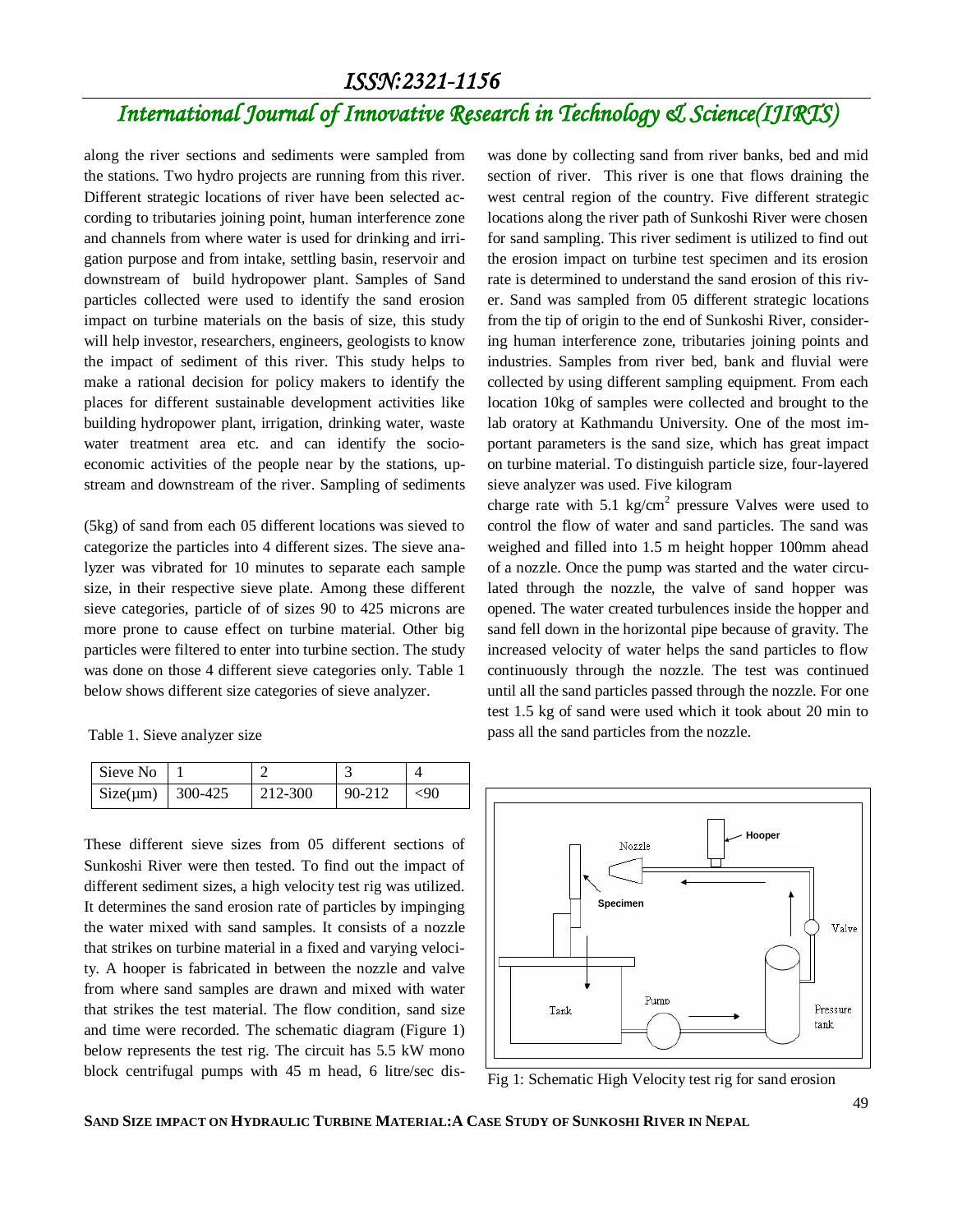## *International Journal of Innovative Research in Technology & Science(IJIRTS)*

#### **Result and Discussion**

Sunkoshi River is the one that also drains the north central region of central development region of Nepal. It lies east of Indrawati and is considered to be bigger than Indrawati with big river as its tributaries. Five different strategic locations were chosen and its sediments were collected to study its impact value on turbine specimen. Experiment was carried out at Kathmandu University erosion testing laboratory set up. The below figure 2a, 2b shows the impact of five different river spots sediments by different sizes sediment. The figure below 2b is shown that the impact trend line of different locations sediment by different sediment size group. Similar kind of trend line is depicted by all sediment sizes. The figure below 2a shows the trend line of Indrawati River. average plot at 5 different stations. The bar chart shows that the effect of sediment size in turbine material increases with increase in sediment size.







Its sizes effect is shown in the above figure 2a, 2b where the vertical axis shows the impact measured in the basis of weight loss in milligram and horizontal axis with locations from where sediments were sampled to find out the impact. The seive sizes have a unit in microns and effect is in milligram. It is figured out that the size of sediment range 300-425 micron has high impact comparatively with other but in location 5, it has lower impact that the sediment size of 212-300 micron. It is found that the higher the size higher is the impact value. Considering the spot and impact value all there is a huge difference of impact likewise in Roshi river value. The value is in the range of double extending from one size group to another. So it can be assured that this is also one peculiar kind of trend followed in impact.

INTERNATIONAL JOURNAL OF INNOVATIVE RESEARCH IN TECHNOLOGY&SCIENCE | VOLUME 1, NUMBER3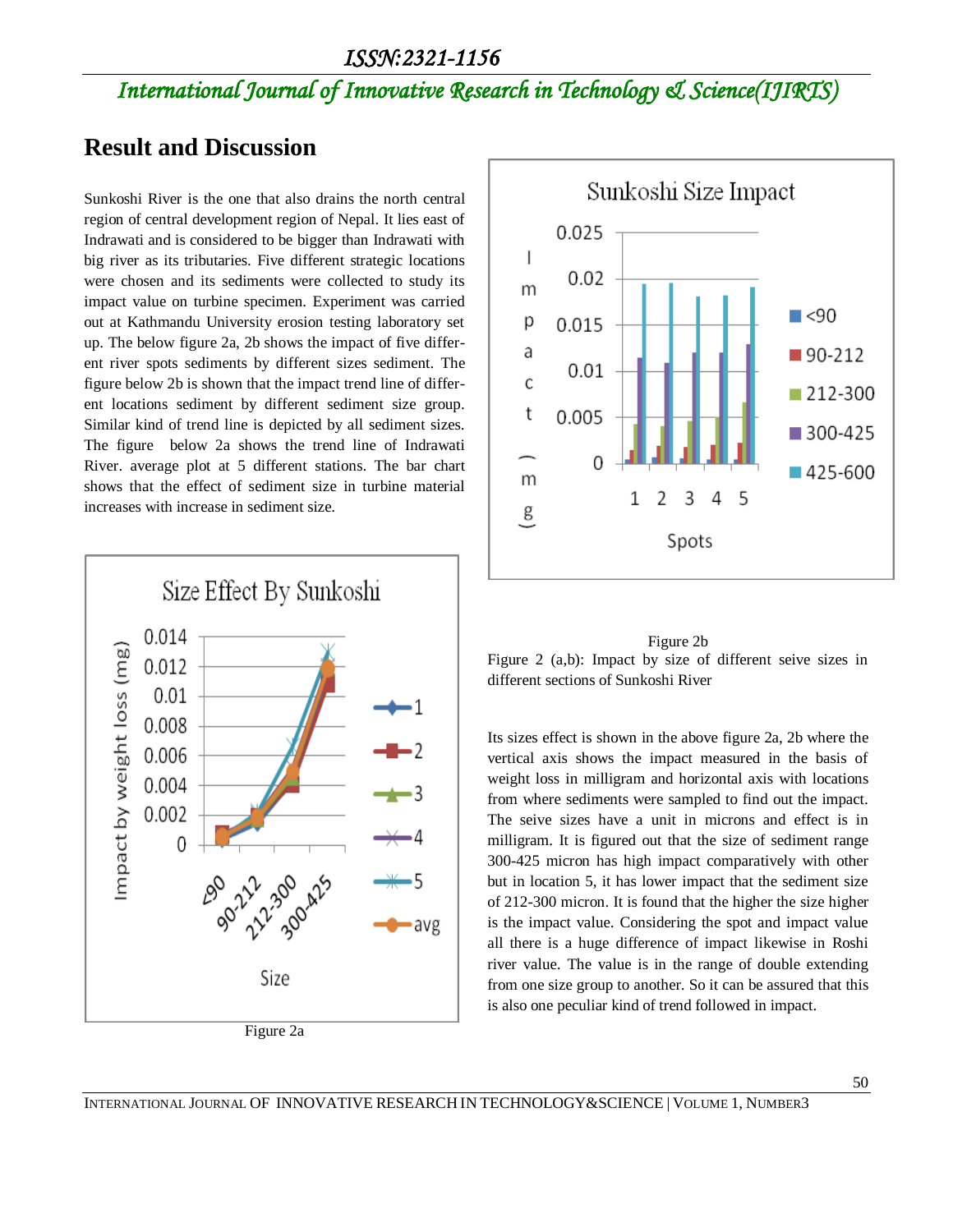*ISSN:2321-1156* 

# *International Journal of Innovative Research in Technology & Science(IJIRTS)*

#### **Conclusion**

It is evident from the above result that the lines of impact value of different sizes of sediment at different spots have similar and significant values. The big dashed between line shows the average value of all spots impact. All the lines follows similar trend and have same average impact value. Figure 2 (a) shows the impact at different spot by different size ranges sediments. It is depicted that 300-400 micron size sediment, have highest impact with weight loss of 0.013 milligram and averagely 0.0115 milligram, 212-300 micron size has 0.008 and averagely 0.005 milligram weight loss, 90-212 micron size has 0.0025 and averagely 0.0018 milligram and below 90 micron sizes have 0.0012 and averagely 0.0010 milligram of weight loss. It is also depicted that the impact value is higher as higher sediment grain sizes range. It is resulted from the entire chart that higher is the sediment size higher is its impact value and its value ranges in somewhat double on the turbine specimen. It clearly indicates that sand particles in upstream and downstream part has also different impact properties. It may be affected by minerals content and shape of sand. Turbine being one of the most important components to produce energy in hydropower plant needs great attention. Most of the power plant often shut down due to early detritions of turbine material, so it is necessary to consider all the parameters that Detroit. This research idealizes sand as one of the most eroding element and its characteristics and impact value were studied. According to research results, it shows that sand particles with greater size have high erosion rate than smaller particles flowing with water. The size is one of the major one, but it could be as per shape, mineral content etc too. These results are the basic parameter of sand, which can help policy makers, designers and investors to choose the efficient material and site location for hydropower generation.

#### **References**

**[1]** Bajracharya T. R, Sapkota, R, Thapa, R., Poudel S., Joshi, C. B., Saini R. P., Dahlhaug O. G., "Correlation Study on Sand Led Erosion of Buckets and Efficiency Losses in High Head Power Plants", *Proceedings of First National Conference on Re-* *newable Energy Technology for Rural Development* 12-14th October Kathmandu, Nepal, 2006.

- **[2]** Bajracharya T. R., Sapkota D., Thapa R., Poudel S., Joshi, C. B., Saini R. P., Dahlhaug O. G. (2006), "Comparative study of Pelton turbines with sand led erosion test and numerical flow analysis", *Journal of The Institute Of Engineering,* 2006, Tribhuwan University.
- [3] Bitter, J. G. A., A Study of Erosion Phenomena",Wear,6(1963),5 and 169 Gurney K., *An Introduction to Neural Networks* (1997), UCL Press, ISBN 1 85728 5034
- **[4]** Blott, S.J and Pye, K, "Particle shape: a review and new methods of characterization and classification*"*. *Sedimentology 55, 31-63,* 2008.
- **[5]** Bowman, E.T, Soga, K, and Drummond, T. W., "Particle Shape Characterization Using Fourier Analysis", CUED/D-Soils/TR 315, 2000
- **[6]** Dhar, D.K., and P. Dul, "Silting Problems in Hydropower Plants," *Waterpower XV ConferencePaper,s*CD-Rom, HCI Publications, Kansas City, Mo., USA, 2007.
- **[7]** Duan, C. G. and Karelin, V. Y., "Abrasive Erosion & Corrosion of Hydraulic Machinery", published by Imperial College Press, 2002.
- **[8]** Hydropower," *Hydro Vision 2008,* Conference Papers CD-Rom, HCI Publications, Kansas City, Mo., USA, 2008.
- **[9]** Mann, B.S, Arya, V, "Abrasive and erosive wear characteristics of plasma nitriding and HVOF coatings and their applications in hydro turbines", *Wear*  249, 354-360, 2001.
- **[10]** Naidu, B. S. K., "Siltation an encroachment on hydro", *International Water Power & Dam Construction*, May 2000.
- **[11]** Nepal Journals Online, "Hydro Nepal: Journal of water, Energy and Environment", volume 5, 2009.
- **[12]** Pan Wei, "Evaluation of Sand Erosion of Hydroturbine materials by Chinese River', Toshiba review (June 2011)
- **[13]** Pettijohn, Potter, Seiver, Sand and Sandstone; Springer- VerlagGmbH, 1987, 553 p, ISBN 350963553
- **[14]** Pradhan, P. M. S, "Improving sediment handling in the Himalayas", OSH, Research Oct 2004.